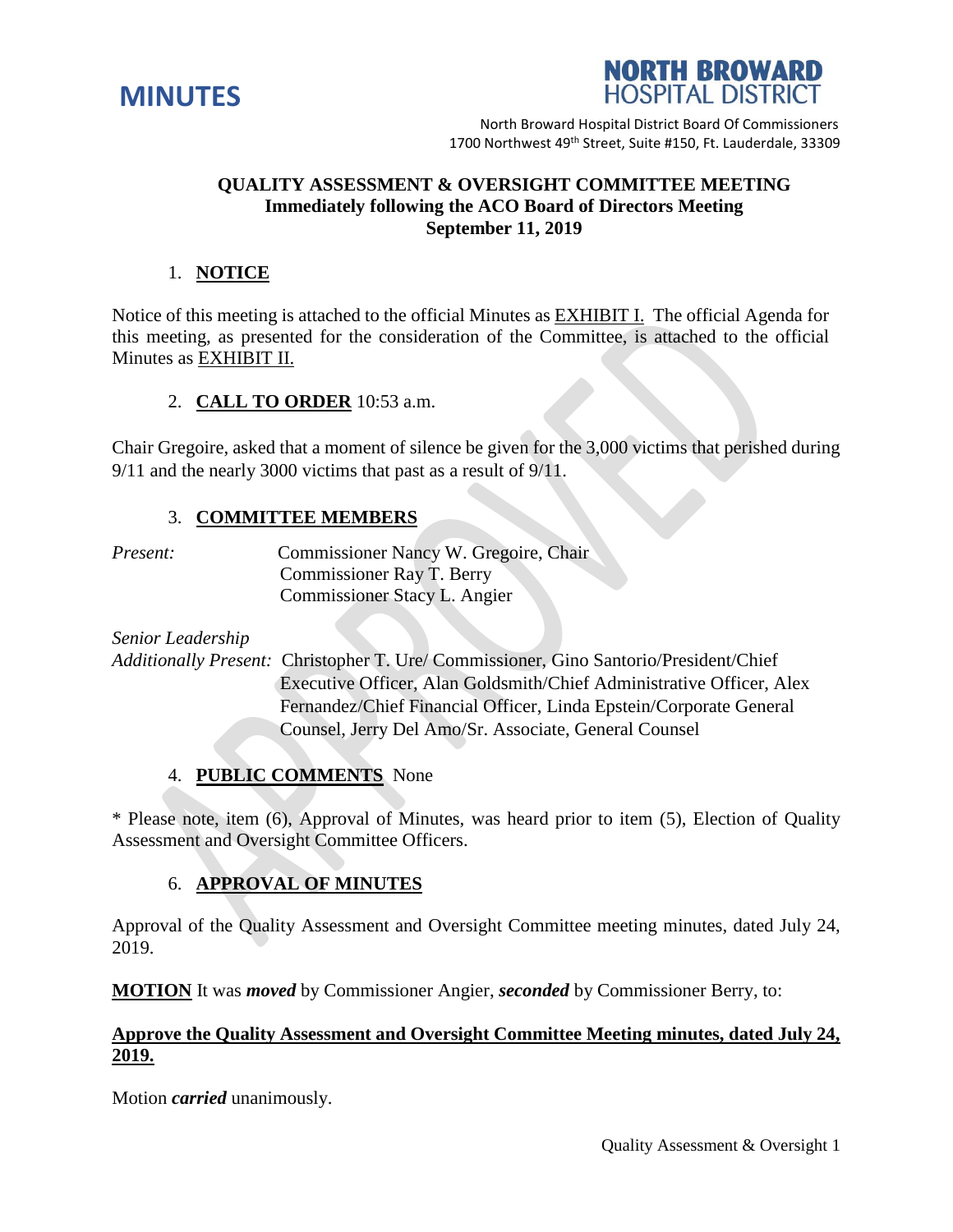



North Broward Hospital District Board Of Commissioners 1700 Northwest 49<sup>th</sup> Street, Suite #150, Ft. Lauderdale, 33309

# 5. **ELECTION OF QUALITY ASSESSMENT & OVERSIGHT COMMITTEE OFFICERS**

**MOTION** It was *moved* by Commissioner Berry, *seconded* by Commissioner Gregoire, to:

# **Appoint Commissioner Gregoire as Chairperson of the Quality Assessment and Oversight Committee for the Board of the North Broward Hospital District**.

Motion *carried* unanimously.

**MOTION** It was *moved* by Commissioner Berry, *seconded* by Commissioner Gregoire, to:

# **Appoint Commissioner Angier as Vice Chairperson for the Quality Assessment & Oversight Committee for the Board of the North Broward Hospital District.**

Motion *carried* unanimously.

# 7. **CONSENT AGENDA**

Mr. Barry Gallison, Director of Risk and Quality Management, thanked Commissioner Gregoire for attending the Risk Practice Counsel meeting.

He requested that the committee approve the quarterly reports listed on the Consent Agenda, items 8.1 through 8.10.

**MOTION** It was *moved* by Commissioner Berry, *seconded* by Commissioner Angier, that:

#### **The Quality Assessment and Oversight Committee approve all items on the Consent Agenda.**

Motion *carried* unanimously.

# 8. **QUARTERLY REPORTS CONSENT AGENDA (PowerPoint Slides)**

- 8.1. Community Health Services: Healthcare for Homeless
- 8.2. Population Health
- 8.3. Gold Coast Home Health & Hospice
- 8.4. Medicare Mortalities
- 8.5. Environment of Care
- 8.6. Sepsis Prevention
- 8.7. Infection Prevention
- 8.8. Hospital Acquired Pressure Injury
- 8.9. Grievances
- 8.10. Risk Management Regional Reports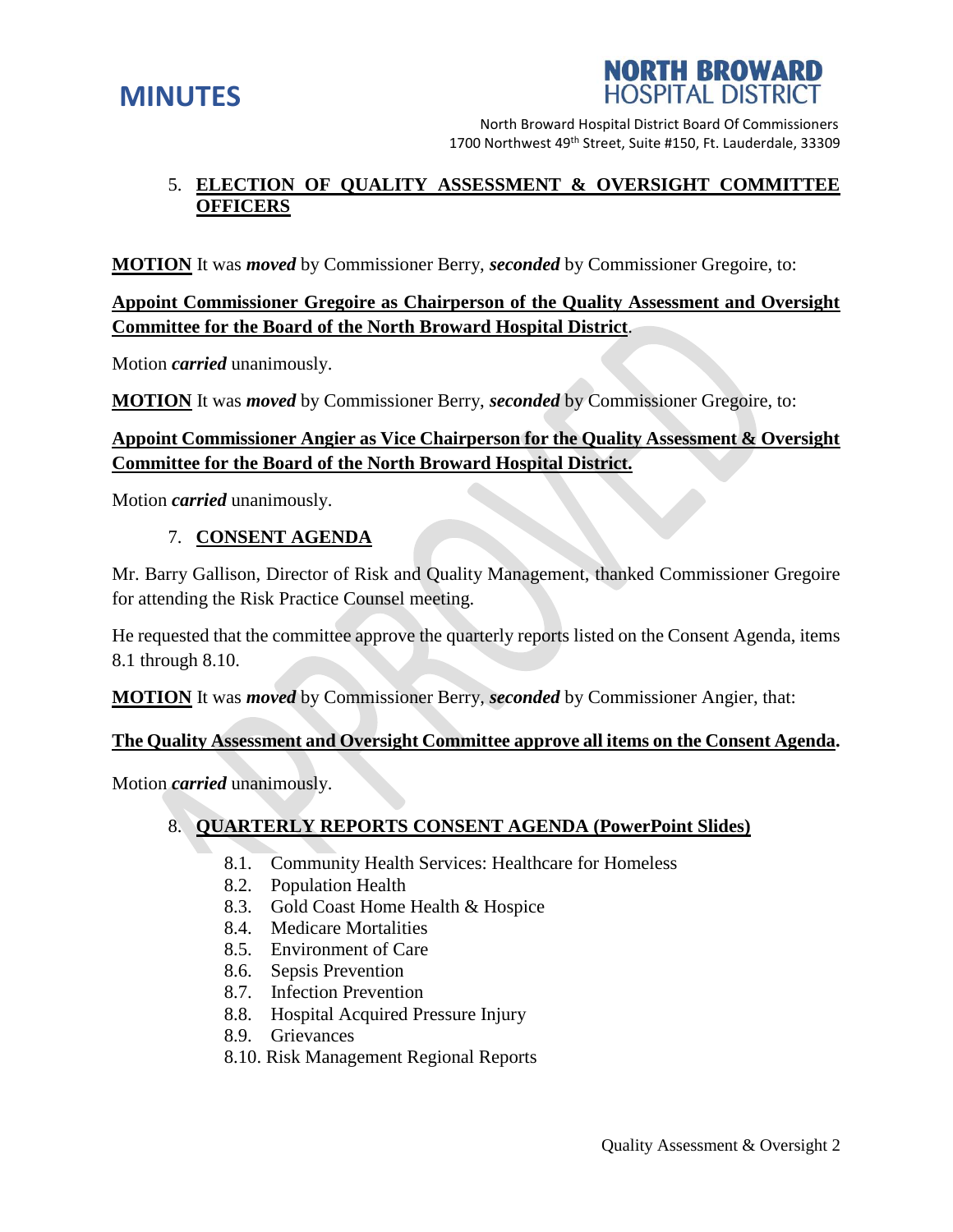# **MINUTES**



North Broward Hospital District Board Of Commissioners

1700 Northwest 49<sup>th</sup> Street, Suite #150, Ft. Lauderdale, 33309

## 9. **QUALITY AND SAFETY AGENDA, PowerPoint Slides**

#### 9.1. Ambulatory- Physician Practice Update

Mr. Gallison reported on the quarterly results for quality outcomes and utilizations for Broward Health's providers, as referenced below.

- AVMED Medicare Quality Outcomes
- AVMED Utilization
- HUMANA RESULTS (May 2019)
- MY BLUE Quality Outcomes
- MY BLUE Quality Outcomes Utilizations
- UNITED MEDICARE Quality Outcomes
- COMMUNITY CARE PLAN (CCP)

Mr. Gallison concluded the presentation by providing the action plan for the for the physician practice group.

9.2. Antimicrobial Stewardship

Mr. Dave Lacknauth, Executive Director of Pharmacy Services, reported on the improvements that the antimicrobial management had within the healthcare system. He detailed improvement on pharmacist interventions around antimicrobial stewardships. Mr. Lacknauth also provided an overview of the ASP policy and procedures.

- BHMC ASP Update (decentralized pilot)
- BH ASP Initiatives
	- 9.3. Patient Engagement

In regards to the Hospital Consumer Assessment of Healthcare Providers and Systems (HCAHPS) scores from calendar year 2019 to present, Mr. Lee Ghezzi, Sr. Vice President for Quality and Case Management, presented on the Press Ganey indicators for patient engagement and patient experience. Said reports included results for Star Reports, Value Based Purchasing and Leapfrog.

## **BHMC CMS HSCAHPS CY 2019 TO 08/16/2019**

Willingness to Recommend this Hospital Discharge Information Overall Rating of Hospital Care Transition Communication with Nurses Clean and Quiet Combined Communication with Doctors Cleanliness of Hospital Environment Communication about Medicines Quietness of Hospital Environment Responsiveness of Hospital Staff